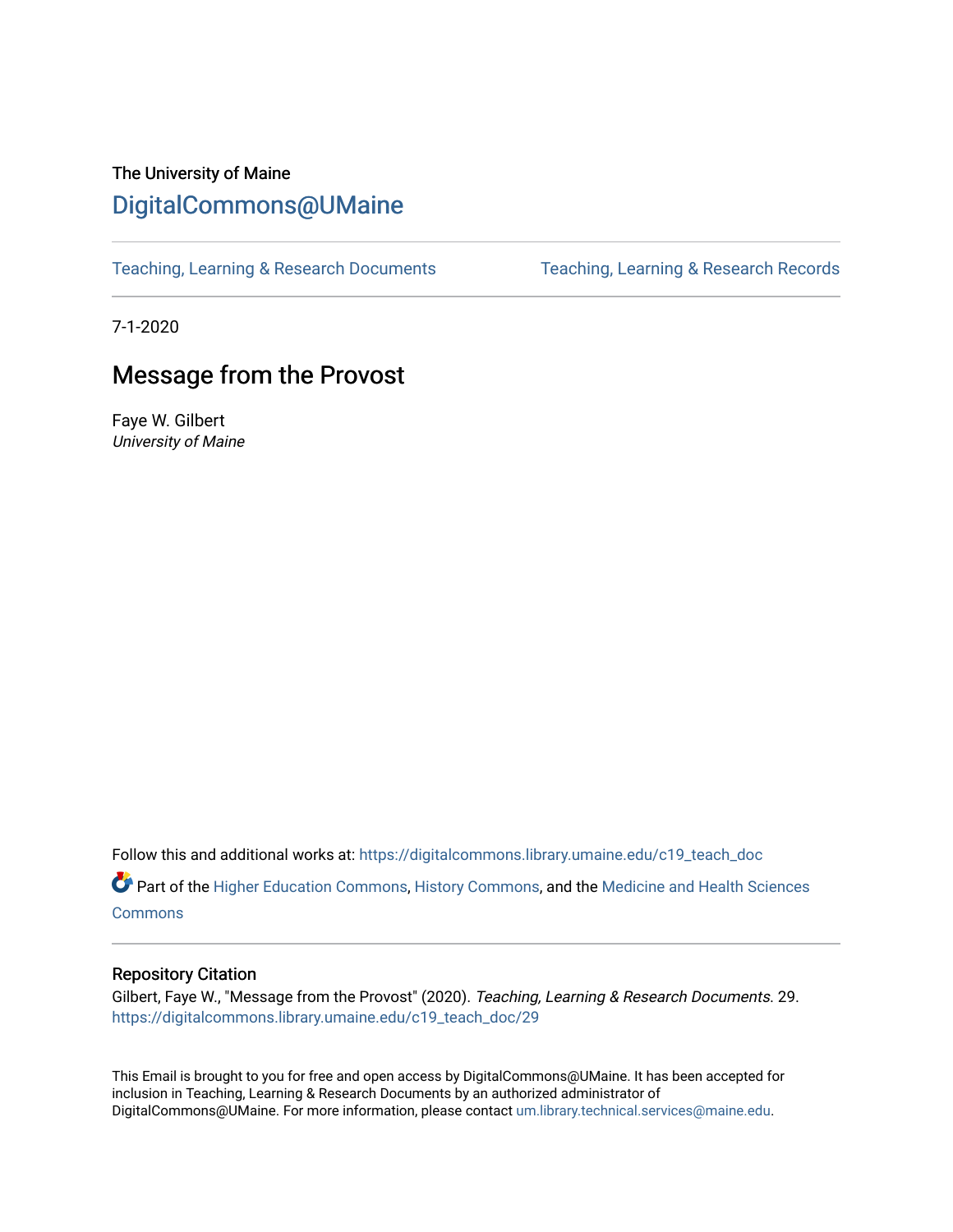

**Matthew Revitt <matthew.revitt@maine.edu>**

**Message from the Provost**

1 message

**Office of Human Resources** <hr-um@maine.edu> Wed, Jul 1, 2020 at 11:35 AM Reply-To: Office of Human Resources <hr-um@maine.edu> To: UM-EMPLOYEES@lists.maine.edu

Dear UMaine and UMM faculty and staff:

With the announcement from the University of Maine and the University of Maine at Machias that in‐person classes will resume this academic year, our work continues to prepare for a safe and productive fall term. Your commitment to our community of learning through this pandemic has helped us imagine these next steps. Thank you.

#### *Safety*

As many of you know, there have been over 18 committees working to plan for varying aspects of welcoming our students back for fall. As a brief summary of some of the preparations, UMaine and UMM will be:

- Directing pedestrian foot traffic to minimize congestion in buildings and on campus
- Installing numerous hand sanitizer stations campuswide, in public spaces, rooms, and labs
- Marking spaces for 6-foot distancing, removing furniture and marking gathering spaces for appropriate occupancy
- Installing clear hygiene barriers
- Supplying face coverings to students and employees
- Cleaning shared bathrooms regularly using EPA-registered disinfectants
- Disabling air hand dryers and supplying paper towels
- Opening windows when possible to increase ventilation
- Encouraging use of totes in residence hall bathrooms rather than placing personal items directly on shared surfaces
- Providing clear messaging about the Black Bear Cares initiative to protect our community

We must continue to work together and communicate with each other during this dynamic time. We are all working to meet students where they are in learning and to assist them with progressing, despite the inherent challenges in accomplishing that right now. You can read more of the start for messaging to students on UMaine's Return to Campus website, UMM's Return to Campus website and in this video. Our UMaine and UMM Welcome Kits for students, faculty, and staff this fall will include two face coverings, hand sanitizer, a door opener, and reminders of safety protocols.

#### *InformaƟon*

UMaine is also focused on providing information to all our publics, with:

- University of Maine: umaine.edu/return
- University of Maine System: maine.edu/together
- To sign up for emergency updates and alerts: umaine.edu/emergency
- For COVID-19 questions: umaine.alerts@maine.edu
- COVID-19 Information Line: 207.581.2681; live Monday–Friday, 10 a.m.–3 p.m. EST; leave message for return call

People will be looking to you all for guidance and reassurance, so please make it a point to stay informed. Faculty and staff members respond to calls from constituents, support our research enterprise, and provide a critical component of the oncampus experience this fall. While the risk cannot be zero, I hope you all are confident that UMaine and UMS are working together to do everything possible to prepare to care for the people in our communities. We will all need to reinforce the messages about safety protocols as we stretch to continue to provide quality learning experiences.

#### *Schedule*

Classes will begin as scheduled on Monday, Aug. 31. Fall break has been eliminated so classes will be in session on Monday and Tuesday of that week, Oct. 12–13. All classes will be delivered remotely or online after Thanksgiving break. Wednesday, Nov. 25 will be the last in‐person class day on campus for the fall semester. Final exams will be delivered remotely and the fall semester